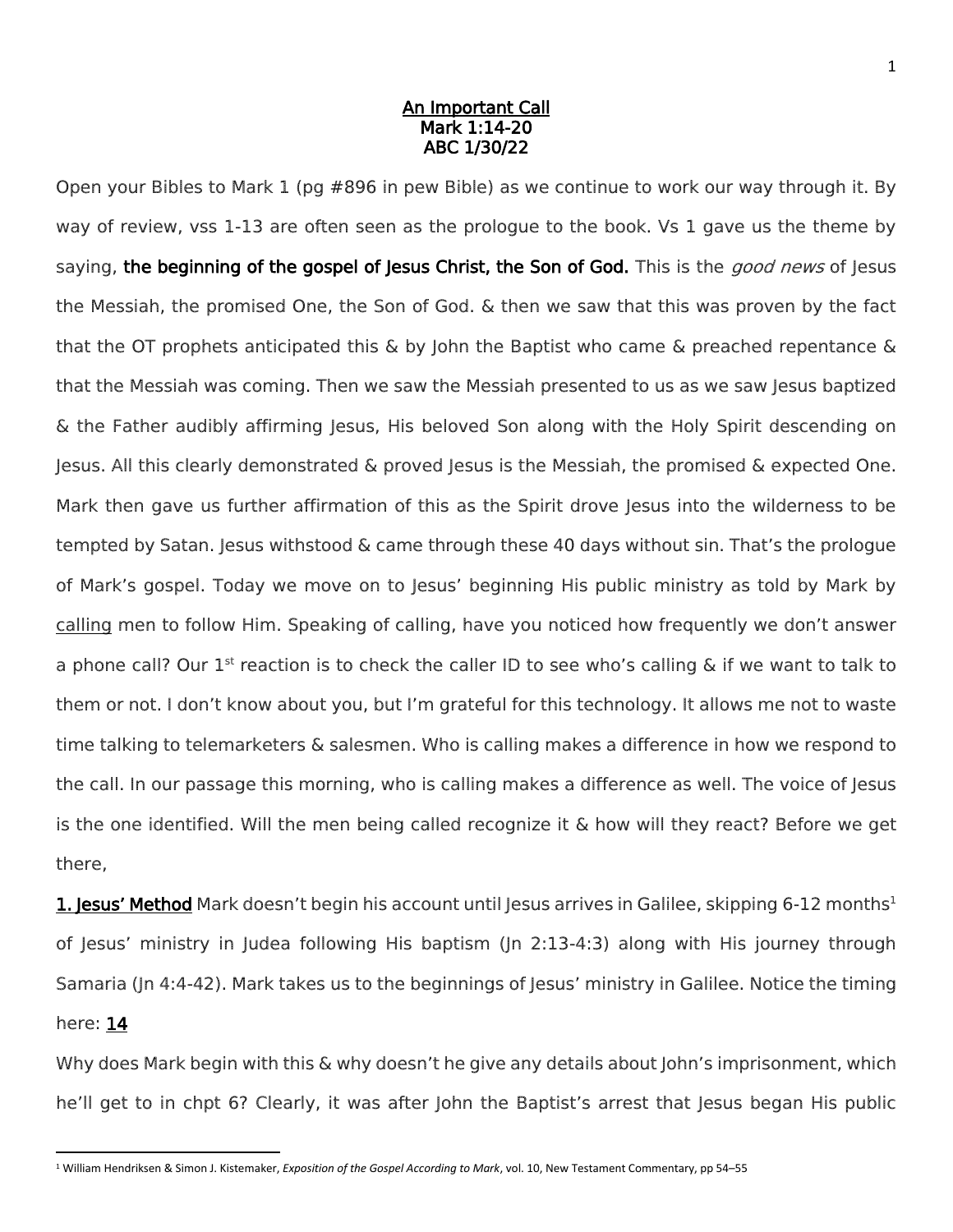ministry in Galilee. Prior to that, John was still baptizing in the Jordan & Jesus was ministering in Judea, so their ministries overlapped (Jn 3:22-24). After John's arrest, Jesus returned to Galilee for ministry there (Mt 4:12). Mark apparently wants to show that John, the forerunner, completed his God-appointed task & only after that happened did Jesus enter His ministry.<sup>2</sup> The work of the forerunner is completed & the ministry of Jesus begins. But John's arrest hardly makes this a promising beginning & foreshadows that Jesus, as the One John proclaimed, won't fare well with the powers of this world either. It reads literally, after the delivering up of John... Jesus also will be delivered up or handed over (9:31; 10:33; 15:1, 15). John is more than a herald who comes before Jesus. He's Jesus' forerunner in His ministry to Israel, in His fateful conflict with earthly authorities, & in His brutal death. But this isn't an indication that things are falling apart. This is God doing exactly what He wants to do. John the Baptist came & served a great purpose for God. God now moves him off the scene to be arrested & Jesus rises to the forefront. The term taken into custody or handed over or delivered up makes us ask, Who is doing this? Whose hand is behind this? Is this the result of wicked human schemes or is it part of God's plan? Hopefully, that's a no-brainer to any of us. Obviously, unknown to the earthly powers, John's arrest in God's plan sets the stage for the proclamation of the gospel of God. Herod may have thought he was getting his antagonist out of the way; but, in reality, it's all part of preparing the way for the coming of the kingdom of God.<sup>3</sup> The preparation for & inauguration of the work which God the Father had given His Son to do is ended. Having been introduced by John the Baptizer, Jesus, by means of the baptism which He requested, has reaffirmed His decision to take upon Himself the sin of the world. He's proven Himself by triumphing over Satan in the wilderness. He's done this as His people's representative, the last Adam, succeeding where the  $1<sup>st</sup>$  Adam failed. Nothing can prevent Him from carrying forward the task assigned to & voluntarily taken by Him. & so Jesus goes to Galilee & is preaching. In vs 1 it's the gospel of Jesus Christ. Here it's the gospel of God which is the same wording Paul uses at the beginning of Romans where he declares he has been set apart for the gospel of God

 $\overline{a}$ 

<sup>2</sup> Walter W. Wessel, "Mark," in *The Expositor's Bible Commentary: Matthew, Mark, Luke*, ed. Frank E. Gaebelein, vol. 8, p 624

<sup>3</sup> David E. Garland, *Mark*, The NIV Application Commentary, p 58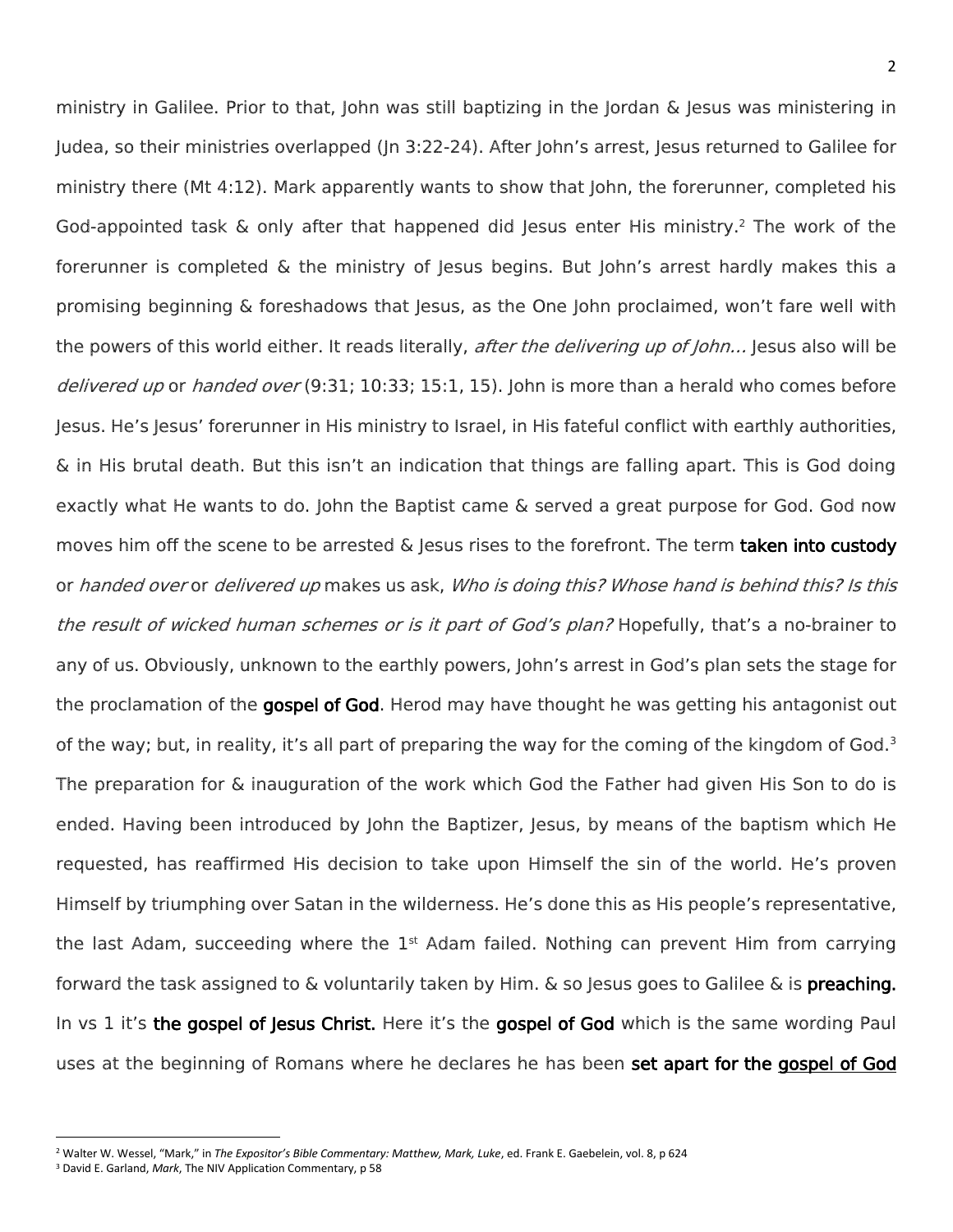(1:1). It's significant that Paul isn't speaking of the good news *about* God. Rather, the grammar he uses is possessive, meaning the gospel *belongs* to God. God is its Author. We might say God owns it. He's the One who gave this message, not John the Baptist, & not even Jesus. It wasn't Jesus' gospel, as such. It was the Father's *good news* of the Son that Jesus declared.<sup>4</sup> God is both its source & object; it's from God & about God. Whether it's in a church setting or over your back fence, we're all called to preach God's gospel, the good news that comes from God Himself to the world concerning the salvation from sin & judgment available only through Jesus Christ.<sup>5</sup> Jesus preached the truth of God's good news about Himself & His kingdom of salvation (Lk 4:14–30). The Father's method of reaching the world then was through the **preaching** (or proclamation) of the gospel. Preaching is still the means God has ordained to use to spread His good news. Don't you dare think you're off the hook because you're not a *preacher*. We all have the same divine message to proclaim, the gospel of God (Rom 1:1; 15:16; 2 Cor 11:7; 1 Thes 2:2, 8–9; 1 Pt 4:17).

2. Jesus' Message What did Jesus' preaching of the gospel of God include? His message had 3 parts: the kingdom, repentance, & belief.

## A. The Kingdom 15

 $\overline{a}$ 

The phrase **kingdom of God** only occurs about  $7x$  in the OT yet there's a sense in which the whole OT is about the kingdom of God. It's about the rule of God, the kingship of God, the dominion of God, the sovereignty of God & that God is establishing His gospel in Gen 3:15, where it says the seed of the woman would crush the head of Satan. From then on we see God bringing His kingdom & Jesus now says, The kingdom of God has come. It's here. In the coming of Jesus something of the fulfillment of God's plan, design, & decree has come to fruition. Of course, there's a sense in which the kingdom of God is yet to come. In the Lord's prayer Jesus taught us to pray, Your kingdom come (Mt 6:10). We want to see the kingdom of God come fully in all its glory. There's a sense in which the kingdom is yet to come but Jesus says there's a sense in which the kingdom has arrived. It's in Jesus & it has come. The time of which all the OT had looked forward to had arrived. God's

<sup>4</sup> R. C. Sproul, *Mark*, First Edition, St. Andrew's Expositional Commentary, p 17

<sup>5</sup> John MacArthur, *Mark 1–8*, MacArthur New Testament Commentary, p 47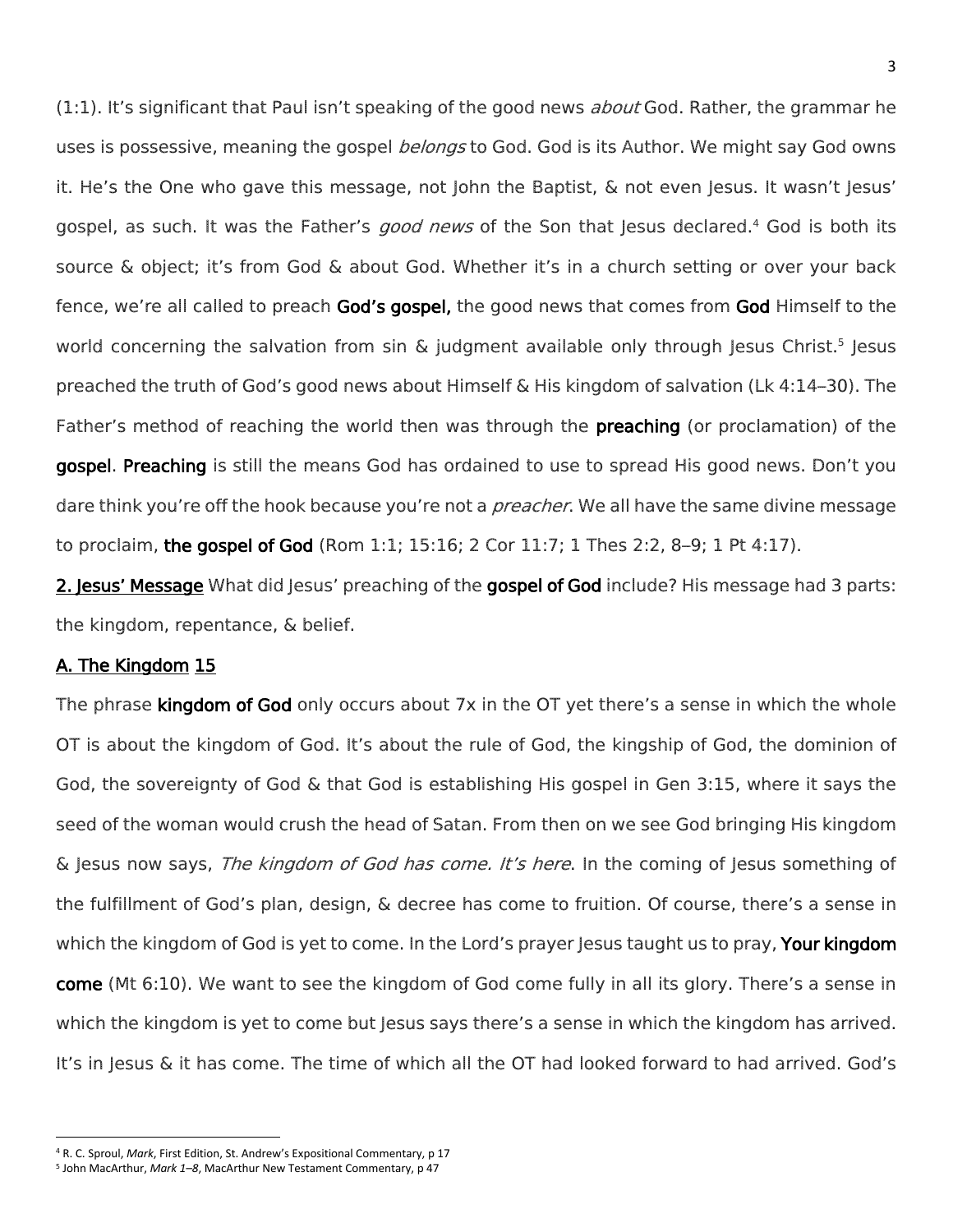reign upon earth is here. When Mark writes Jesus' words, the time is fulfilled, he uses an interesting word. There are 2 words in Greek that are translated by our word time. One refers to the momentby-moment passing of time. The other refers to a particular moment in time that's so significant it defines everything that follows. We don't have similar words in English. The closest we come are probably with the words *historical* & *historic*. Everything that takes place in space & time is historical, but not everything that takes place is historic. We use the word historic for events of great significance. For something to be *historic*, it has to be so important, so momentous, that it shapes history. When Jesus said the time is fulfilled, He was saying a very significant moment in human history had arrived. The word translated as fulfilled means *super fullness* or *been made full* (Jn 3:29). Usually, when I pour a cup of coffee, I don't fill it to the brim because it's likely I'll slop it everywhere. I leave some room at the top so I don't spill it. But when we fill something in the sense of *super fullness*, it's spilling over the edge. Jesus was announcing the time for the arrival of the kingdom of God was *super full*. In effect, Jesus was saying, *The historic & the super full have come* together. The time of waiting for the arrival of the kingdom of God was over; Jesus was here. God's in control & He keeps a perfect timetable. This is the major event on God's timetable, the coming of the King & the announcement of the kingdom of God. In the same way, the term at hand means near, but Jesus wasn't saying the kingdom of God was near simply in terms of the clock. Rather, He meant that it was at hand physically. The kingdom of God was at hand because Jesus was here. The long-awaited Messiah had come. The historic moment was unfolding in the person of Jesus. His coming marked the turning point of salvation history. As Paul explained in Gal 4:4, when the fullness of the time came, God sent forth His Son (cf Eph 1:10). This was the time the world had long been waiting for. The Savior, the promised Messiah, had arrived to pay in full the penalty for sin & thus provide salvation for all who believe.

Maybe you're wondering, Hasn't God's kingdom always existed? Isn't He the all-powerful, almighty God from eternity past to eternity future? Of course, but when the OT speaks of the coming kingdom of God, it refers to God's personal visitation to this fallen world to bring redemption. The people of Israel in the OT looked forward to the day when God's rule would be visible here on earth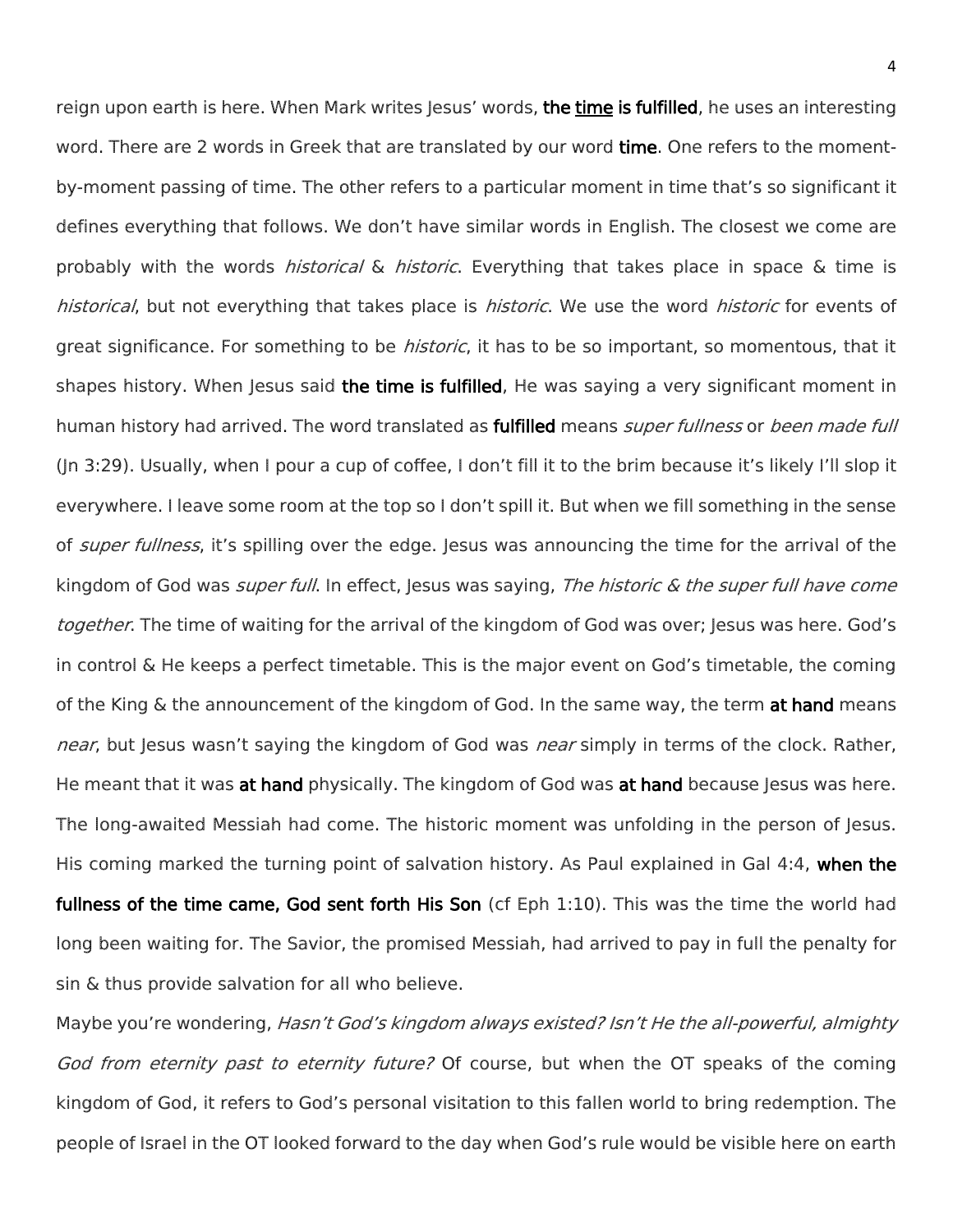in the coming of His Anointed One. So, following in the footsteps of John the Baptist, who'd announced the coming of the kingdom, Jesus declared the gospel of the **kingdom of God**. In essence Jesus was saying, Because I'm the King, wherever I am My kingdom is present. The kingdom that Jesus proclaimed can be understood in 3 dimensions: as a spiritual kingdom, a millennial kingdom, & an eternal kingdom. Though it's invisible & spiritual in the present, it will one day be a physical, earthly kingdom. The kingdom of God did come but it is also yet to come. The kingdom of God has come & is coming. Anyone who trusts in Jesus as Savior enters the kingdom of God. In His 1st coming, the King preached the good news of salvation & established His spiritual kingdom in the hearts of all who believe (Lk 17:21). Christ's kingdom is being advanced even now, as sinners come to saving faith & are transferred out of the domain of darkness & into the realm ruled by the Son of God (Col 1:13). At His 2<sup>nd</sup> coming, the King will establish His kingdom in a visible & physical way here on the earth. According to Rev 20:1–6, that kingdom will last for 1,000 years. During that time, all the millennial promises of the OT will be fulfilled. Jesus will reign as the King in Jerusalem & the whole world will be under His rule. After that 1,000-year kingdom, God will inaugurate the final eternal kingdom by creating a new heaven  $\&$  a new earth, where the triune God will reign forever  $\&$  ever (Rev 22:1–5). Right now, the kingdom of God is made up of all who embrace Jesus Christ as their Lord & Savior. He rules over & is resident in the hearts of all those who belong to Him. His kingdom advances one soul at a time & will continue until He returns to establish His earthly reign which will be followed by His eternal reign.

B. Repent Jesus' message was also repentance. What is repentance? Some think it's mostly about feelings, like feeling sorry for your sin. While it's good to be sorry about your sin, repentance isn't a *feelings* word but an *action* word. Repentance is to change our mind & our direction. It's a change of thinking that leads to a change of behavior. We no longer love our sin & nurture it, but hate it. We daily crucify it by the power of the Holy Spirit. This good news isn't that we can go on sinning; it's that we don't *have* to go on sinning. We're no longer slaves to sin but have died to it with Christ. Why did Jesus call the people to repent? The same reason John preached repentance. Because mankind is sinful & unrighteous. Due to our sin, we're under the sentence of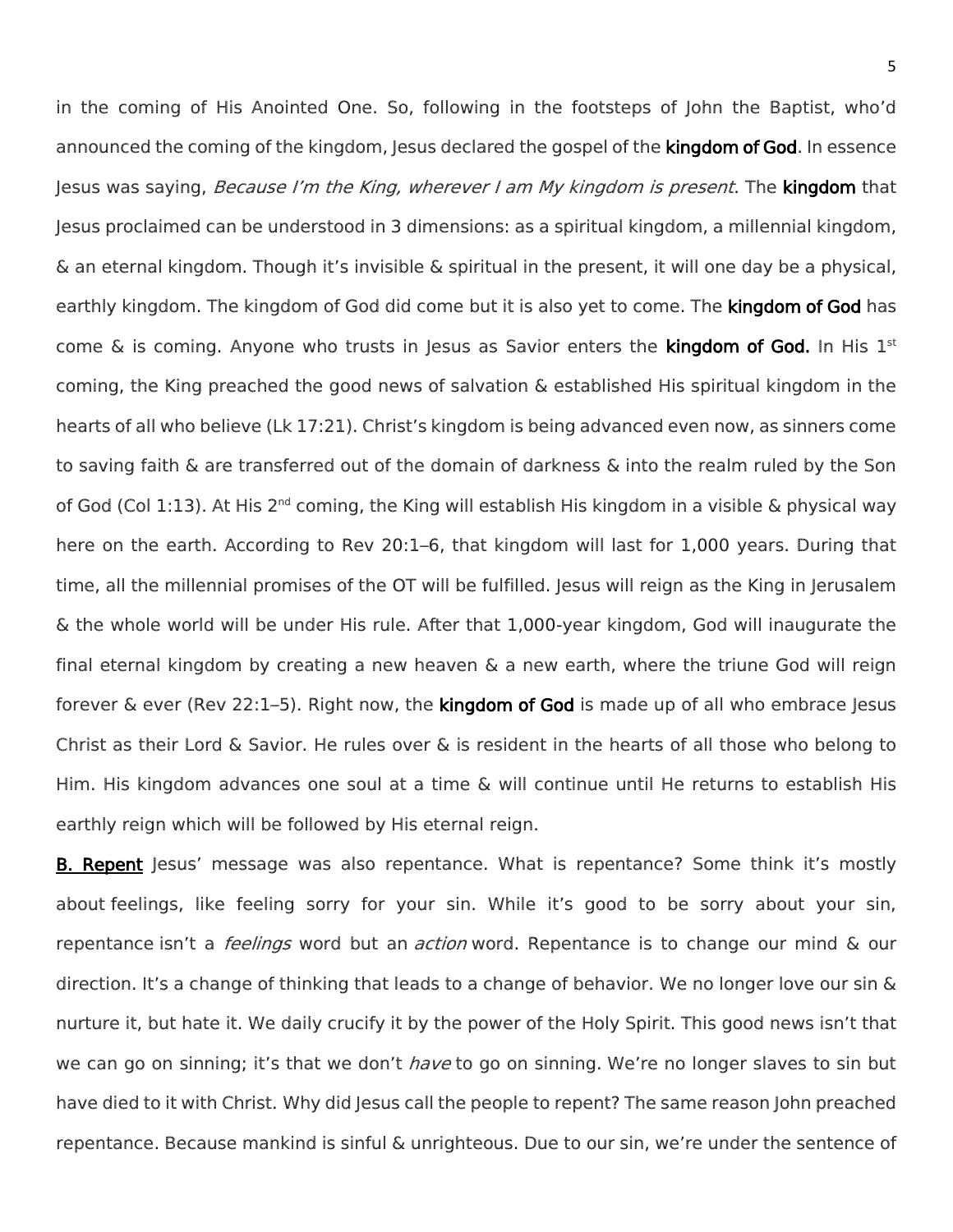eternal death. That's the bad news. God is perfectly holy & has decreed a just & eternal punishment for every sinner. He says, the wages of sin is death, eternal death (Rom 6:23). Each one of us deserves it. We've all sinned & the wages of sin is death. But there is good news. While we were utterly sinful, while we were enemies of God, Jesus died for our sins & was raised from death for our justification. Having been justified by faith, we can now have peace with God (Rom 5:1). We no longer have to fear judgment. We no longer have to fear sin & death & eternal punishment. No, we who are justified by faith, we who are justified by God's mercy & grace, are destined for glory. We can't come to the **kingdom of God** unless we repent & leave our sin & selfrule. Jesus preached the gospel & said, Your response to the gospel must be to repent  $\&...$ 

C. Believe. Repentance & belief are inseparable. You can't truly repent unless you also believe. In other words, unless God regenerates you, makes you alive, gives you a new heart & a new nature, & enables you to believe, you'll never repent. Any call to repent without the call to believe in Christ is a call to earn your own salvation. Having turned from sin & unbelief, sinners must believe in the gospel, meaning they turn in faith to the Lord Jesus Christ, trusting in Him & His finished work of redemption from sin & victory over death. As Paul explained, if you confess with your mouth Jesus as Lord, & believe in your heart that God raised Him from the dead, you will be saved (Rom 10:9). That kind of belief is a wholehearted embrace of the person & work of Jesus.

Having convincingly demonstrated His authority over Satan in the wilderness, & anticipating His final victory over Satan at the cross, Jesus proclaimed the message of deliverance from sin for all who'd believe in Him. The whole world has been given an invitation to enter the kingdom of God from the King Himself.

**3. Jesus' Calling** Mark moves quickly on to the calling of Jesus'  $1<sup>st</sup>$  disciples. **16-18** 

A. Simon  $\&$  Andrew From the other gospels we know this wasn't the  $1<sup>st</sup>$  time they met Jesus. According to Jn 1:35–42, Andrew was with John the Baptist when John pointed to Jesus & declared, Behold, the Lamb of God! After spending the day with Jesus, Andrew went & found his brother Simon Peter, who also came to see Jesus. Though a number of months had passed, Jesus pursued these brothers to call them to abandon their work & follow Him to proclaim His gospel. No doubt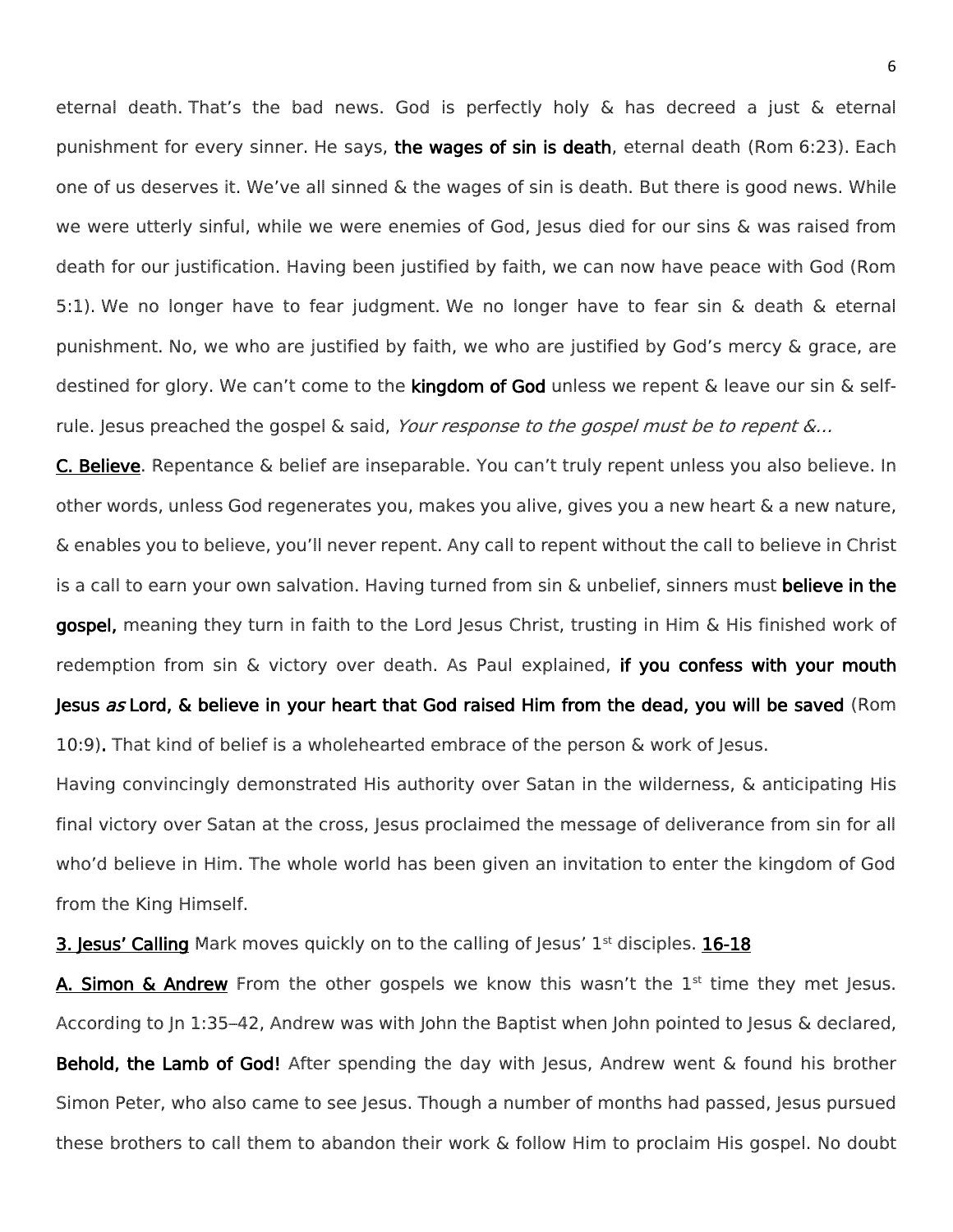over the months that have passed these men have pondered, thought, & discussed who Jesus was. This calling by the lake isn't a sudden invitation as though He was inviting them to take a leap in the dark. They've had months to think about Him & gather information about Him. As matter of fact, Jn 1 says Peter & Andrew were already disciples. Most likely James & John were already disciples as well, because Jesus' disciples were present with Him when He changed the water into wine (Jn 2), & when He met the Samaritan woman (Jn 4). These events had already taken place before Mk 1:16, so Peter, Andrew, James, & John weren't strangers to Jesus. The events in Mark here don't describe the time when they became disciples, but apparently records their call to fulltime service.

Before we get to it, what is the **Sea of Galilee**? It's also called the Sea of Chinnereth or *Genneseret*, a form of the Hebrew word that means *harp* or *lyre*. The name is fitting because the lake is roughly shaped like a harp, about 13 miles long & 7 miles wide. It became known as the Sea of Tiberias (Jn 6:1; 21:1) because the city of Tiberias (founded by Herod Antipas c 18 AD) is located on its western shore. It's a freshwater lake fed & emptied by the Jordan River & sits almost 700 feet below sea level. It was a productive lake for fishing. According to Josephus, when the Romans invaded Palestine in 68, AD they commandeered some 250 fishing boats from the Sea of Galilee, which gives an indication of how many fishermen were working it in those days. Ancient sources indicate it had at least 16 harbors. We often think of the disciples as poverty-stricken fishermen trying to eke out a living, but these men had profitable businesses. The net fishermen used then was large & circular, up to 20 feet in diameter, with weights around the perimeter. They'd throw the net so it unfolded in the air, landing flat on the water's surface. As the edges began to sink to the bottom, the net would capture whatever fish were underneath. The fishermen would then retrieve it using a rope that ran through the perimeter. As Simon & Andrew were fishing, 17.

There are 2 parts to this call. 1) To follow Jesus. Before you can do anything for Jesus, you need to know Him. You need to sit at His feet & listen. You need to ponder His words & His actions. You need to allow Him to instruct you. You must love Him & be prepared to say, *Wherever you lead me* I will go.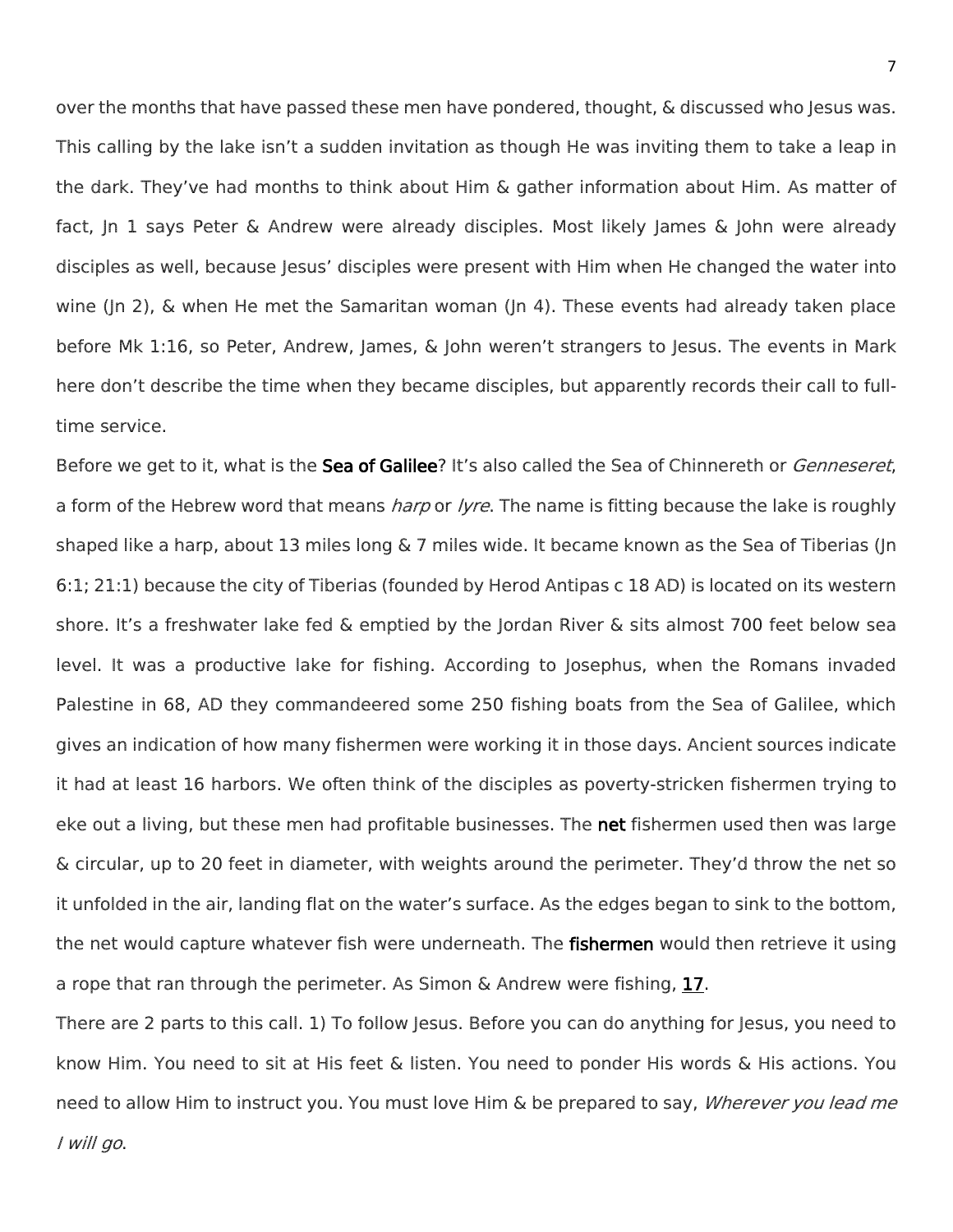Jesus calls them to follow Him. This was unusual. In that world, rabbis never recruited students. Students applied to study with rabbis, just like students today apply to study at colleges. But Jesus was different & handpicked His students. The call to follow someone implies discipleship because the disciple breaks all ties to follow his master.<sup>6</sup> Follow Me was a command with the nature of a military command which made only one response possible: obedience. The stress in Mark's brief report falls upon the sovereign authority in Jesus' call & the radical obedience of His disciples. This isn't an invitation. It's not even a suggestion. So compelling is the call of Jesus that all prior claims lose their value. Unlike the rabbis, who instructed the people to follow their legalistic traditions, Jesus commanded these Galilean fishermen to follow Him. & He did so with ultimate authority, a power that no scribe or Pharisee possessed (Mk 1:22). The implications of His command were extreme & unmistakable: Abandon everything, including your careers as fishermen, & **follow Me.** It was a unique, nonnegotiable, all-encompassing mandate from the King to His subjects. The only proper response to Jesus' call to follow Him is to follow Him. It's an urgent & important call. It's more important than your job, your family, your property, & your dreams. Jesus would later echo the same kind of call when He said, If anyone wishes to come after Me, he must deny himself, & take up his cross & follow Me (Mk 8:34). Jesus' call is a costly call. Just because it's a free offer doesn't mean it's an easy one. Just because it's worth it doesn't mean you don't have to pay some price, not to achieve it but because of the consequences of receiving it. It's also a permanent call. Jesus calls us to follow Him for all of our lives & for all eternity. It's not temporary or seasonal but once-for-all call. Jesus said, No one, after putting his hand to the plow & looking back, is fit for the kingdom of God (Lk 9:62). This reminds me of Elisha the prophet. When he was called, he stepped off the plow, chopped up the expensive wooden equipment, butchered the expensive oxen,  $\&$ burned it all up. He was saying, I'm going & I'm not coming back. To follow Jesus' call is a one-way ticket. There's no contingency plan or safety net. We trust God completely & do what He tells us to do wherever He tells us to go. We follow Him without looking back. That might sound scary, but there's no safer thing you can do. He is trustworthy & able. He does what He says He'll do, & He

l

<sup>6</sup> William L. Lane, *The Gospel of Mark*, The New International Commentary on the New Testament, p 67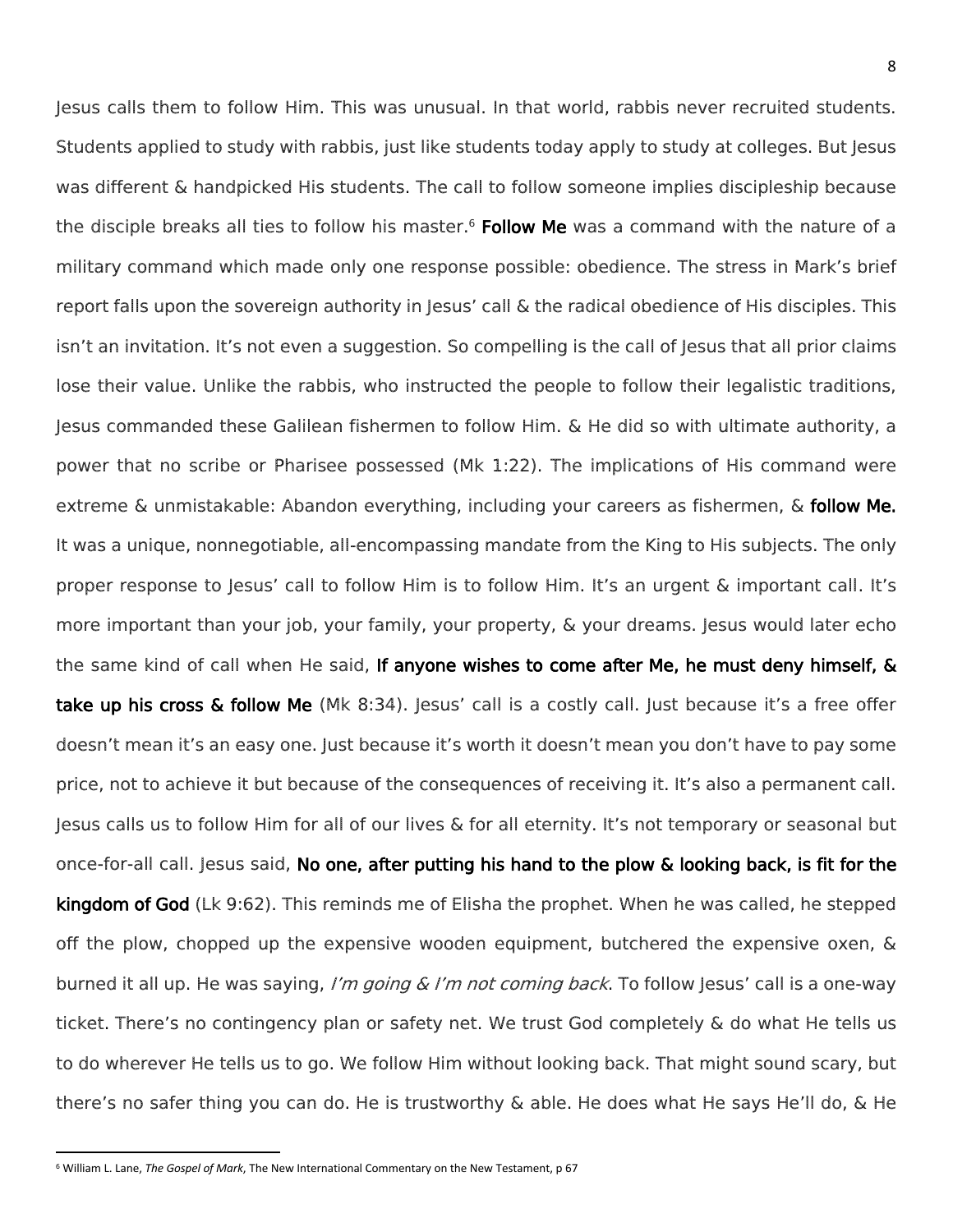says He will never leave you nor forsake you (Heb 13:5). What God promises, He delivers. What He commands us to do, He empowers us to do.

2) The  $2^{nd}$  part of the call is to be fishers of men. Jesus promised He'd make them become fishers of men, an analogy they'd have understood instantly. Instead of casting nets for fish, they'd be trained to proclaim the gospel for the purpose of gathering in sinners. They'd be prepared by Jesus Himself to become heralds of the kingdom through the proclamation of His gospel. With this command, Jesus established the means by which His kingdom would advance. He uses transformed sinners whom He calls to follow Him. What they'll become depends on their following of Him. How were Simon, Andrew, James, & John made fishers of fish? By watching their fathers over a period of time. Jesus is saying, If you follow Me, if you sit at My feet, if you listen to what I say, if you watch what I do, I'll make you fishers of men. Jesus would make them fish for people. He'd use their gifts to fulfill God's call to them to follow Jesus in their new lives. Jesus does the same to us. He calls us to follow Him & proclaim the message of His kingdom & He has given us the gifts & abilities to answer that call. He doesn't tell us to make ourselves fishers of men. No, He said, follow Me, & I will make you become fishers of men (17). If you aren't fishing, you aren't following Him.

Remarkably, immediately they left their nets & followed Him (18). There was no resistance or hesitation on their part. They immediately drop everything to follow Jesus. Their response demonstrates both the Lord's authority & the power that moves in those He calls to respond.<sup>7</sup> Don't ever sell yourself short. If you think you're just ordinary, welcome to the club. If Jesus was able to use ordinary fishermen He met on the beach, He can & will use you too.

**B. James & John** We see the same thing repeated with James & John. 19-20

As Jesus, & presumably Simon & Andrew, walked further along the Sea of Galilee, they encountered James & John sitting in a boat with their father, Zebedee, & their father's servants. Jesus called James & John to follow Him as well. Can you imagine Zebedee's astonishment when his sons, for whom he had built a profitable fishing business, got out of the boat? In an instant, the Sons of

l

<sup>7</sup> John MacArthur, *Mark 1–8*, MacArthur New Testament Commentary, pp 51–52